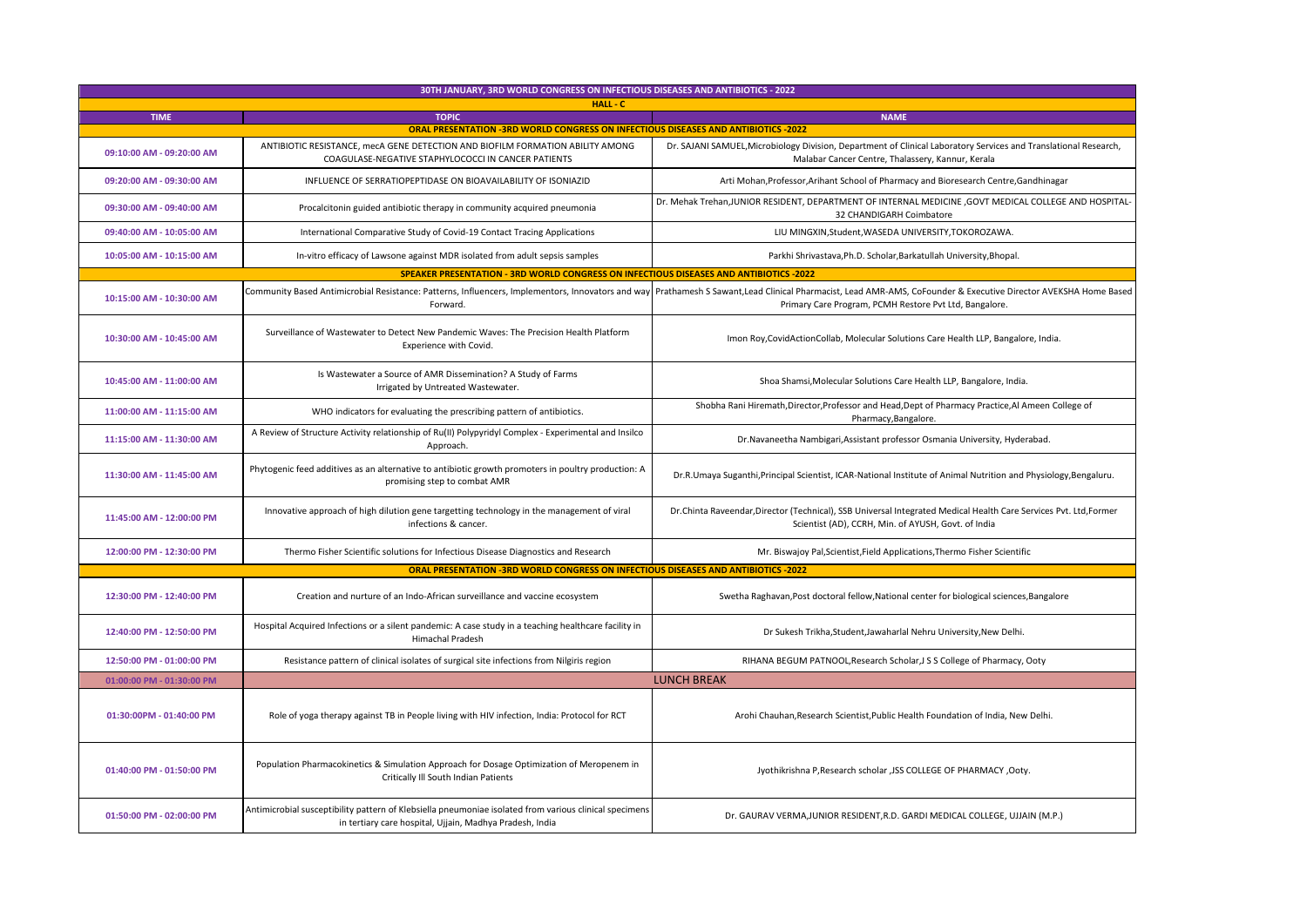| 02:00:00 PM - 02:10:00 PM | Analysis of polymorphisms of cytokine genes in pulmonary tuberculosis cases from Southern region<br>of India.                                          | Sandeep Kumar Tipparthi, Tutor, Kamineni Academy of Medical Sciences and Research Center, Hyderabad.                                |
|---------------------------|--------------------------------------------------------------------------------------------------------------------------------------------------------|-------------------------------------------------------------------------------------------------------------------------------------|
| 02:10:00 PM - 02:20:00 PM | A COMPARATIVE STUDY OF SOFA, APACHE II, SAPS II, AS A PREDICTOR OF MORTALITY IN PATIENTS<br>OF SEPSIS ADMITTED IN MEDICAL ICU"                         | MANISHA DWIVEDI, POST GRADUATE STUDENT, JAWAHARLAL NEHRU MEDICAL COLLEGE, BELAGAVI.                                                 |
| 02:20:00 PM - 02:30:00 PM | A CLINICAL PROFILE OF URINARY TRACT INFECTION IN TYPE 2 DIABETES MELLITUS WITH BACTERIAL<br>CULTURES AND ANTIBIOTIC SENSITIVITY PATTERNS               | Dr Mohamed Faizan Thouseef, Postgraduate student, Jawaharlal Nehru Medical College, Belagavi.                                       |
| 02:30:00 PM - 02:40:00 PM | Antimicrobial Efficacy of Green Synthesized Silver Nanoparticles against Multiple<br>Antibiotic Resistant Acinetobacter baumannii                      | Dr. Archana Rath, Assistant Professor, Department of Biotechnology, University of Mumbai,                                           |
| 02:40:00 PM - 02:50:00 PM | Azithromycin alters the functional output of Bone Marrow-Derived Macrophages during Shigella<br>flexneri infection"                                    | Shivani Yadav, Department of Biological Sciences and Biotechnology, Institute of Advanced Research, Gandhinagar                     |
| 02:50:00 PM - 03:00:00 PM | TO CORRELATE DISEASE SEVERITY AND OUTCOME WITH MALNUTRITION STATUS IN ADULTS WITH<br>COVID <sub>19</sub>                                               | Priyadharshini Krishnaswamy, Department of General Medicine, Bangalore Medical College and Research Institute,<br>Bangalore-560002. |
| 03:00:00 PM - 03:10:00 PM | NEUROIMAGING IN COVID-19 AND NON COVID-19 PATIENTS WITH NEUROLOGICAL<br>MANIFESTATIONS: AN EXPERIENCE AT A TERTIARY CARE CENTER                        | Akshay Pratap Singh, MD Medicine Resident (Final year), Mahatma Gandhi Medical College and Hospital, Jaipur.                        |
| 03:10:00 PM - 03:20:00 PM | Neurobrucellosis mimicking demyelinating disorder- an unusual acute presentation                                                                       | Indu Yadav, DEPARTMENTOF GENERAL MEDICINE, JAWAHARLAL NEHRU MEDICAL COLLEGE, KAHER, KARNATAKA-<br>590010. INDIA                     |
| 03:20:00 PM - 03:30:00 PM | A rare case presentation of Hemophagocytic lymphohistiocytosis (HLH) associated with Enteric fever                                                     | Dr Piyush Batra, PG Resident, Mahatma Gandhi Medical College and Hospital Sitapura Jaipur.                                          |
| 03:30:00 PM - 03:40:00 PM | HIV RELATED CRYPTOCOCCAL MENINGITIS PRESENTING WITH ACUTE LOSS OF VISION                                                                               | Gayatri Sharma, Post graduate, Jawaharlal Nehru Medical College, Belgaum.                                                           |
| 03:40:00 PM - 03:50:00 PM | ROLE OF THE THORACIC SURGEON IN THE MANAGEMENT OF SARS-COV-2 SEQUALAE PULMONARY<br>MUCORMYCOSIS AND THE RESIDUAL LESIONS                               | Dr.Klein Dantis, Assistant Professor / Consultant, All India Institute of Medical Sciences, Raipur.                                 |
| 03:50:00 PM - 04:00:00 PM | Aerobic bacterial profile of sepsis in different age group and its antibiotic susceptibility pattern in a<br>rural tertiary care centre                | DR Namitha B N, Assistant Professor , Sri Devaraj Urs Medical College, Bangalore.                                                   |
| 04:00:00 PM - 04:10:00 PM | Identification of a phytochemical as a potential New Delhi Metallo - beta lactamase (NDM)inhibitor<br>using docking and molecular dynamics simulations | Shailaja S, Research Scholar, Dayananda Sagar University, Bengaluru.                                                                |
| 04:10:00 PM - 04:20:00 PM | Chikungunya virus non-structural protein 2 (nsP2) inhibits RIG-I mediated immune response                                                              | Shivani Raj, Research scholar, GGSIPU, New Delhi.                                                                                   |
| 04:20:00 PM - 04:30:00 PM | Electrocardiographic changes in dengue fever.                                                                                                          | Dr HAROON SALAM, PG Students, K.V.G. Medical College Hospital, Sullia.                                                              |
| 04:30:00 PM - 04:40:00 PM | Molecular Docking Investigation of Plant Flavonoids and their effect on the M ProteinComplex of<br>SARS-CoV2                                           | Subin Mary Zachariah, Associate Professor, Amrita School of Pharmacy, Kochi.                                                        |
| 04:40:00 PM - 04:50:00 PM | NEWLY DIAGNOSED TYPE 2 DIABETIC PATIENTS PRESENTING WITH PERIPHERAL NEUROPATHY-AN<br>ELECTROPHYSIOLOGICAL STUDY                                        | Naveen yadav, Resident Doctor, Mahatma Gandhi medical College and hospital, Jaipur.                                                 |
| 04:50:00 PM - 05:00:00 PM | TREND OF DYSLIPIDEMIA IN OBESE AND NON OBESE HEALTHY INDIVIDUALS AND PREDICTIVE 10<br>YEAR CARDIAC RISK                                                | Shikha Yadav, Resident Doctor, Mahatma Gandhi medical College and hospital, Jaipur.                                                 |
| 05:00:00 PM - 05:10:00 PM | CO-RELATION BETWEEN SERUM URIC ACID LEVEL AND SEVERITY OF CAD                                                                                          | Dr. Navin Chhaba, Resident Doctor, Mahatma Gandhi medical College and hospital, jaipur.                                             |